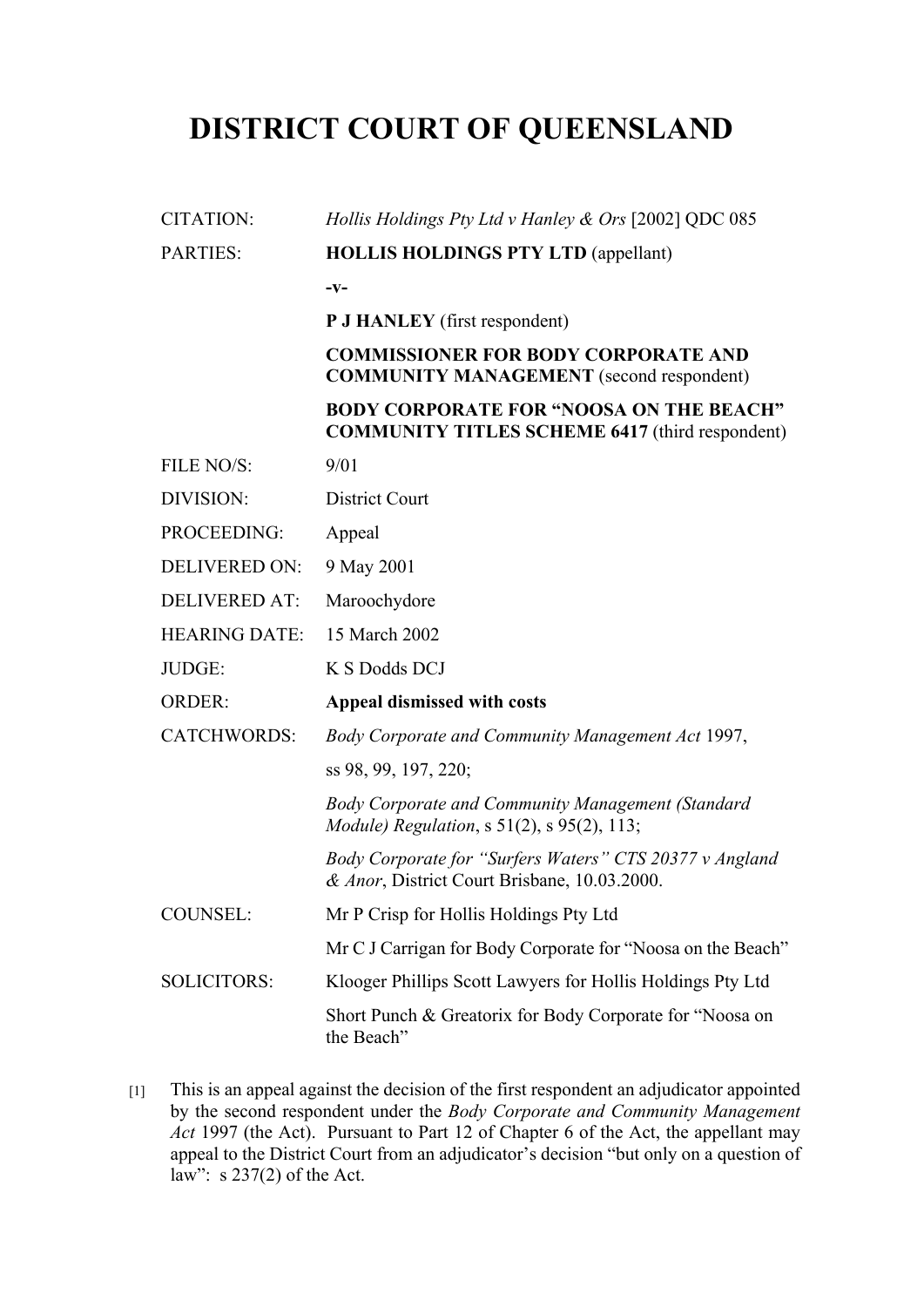- [2] There are 31 lots in the third respondent (the Scheme). The appellant is the owner of lot 21. Peter Hollis (Hollis) is the principal of the appellant and is the resident manager of "Noosa on the Beach".
- [3] The appellant had made application to the second respondent on 27 March 2001 seeking orders:
	- 1. "That motion 5 of Extraordinary General Meeting (of the third respondent) of 19 March 2001 is a special resolution (as so dealt with) and was lost  $9 - 12$ (maybe  $10 - 11$ ) and/or the motion is invalid;
	- 2. That motion 6 of Extraordinary General Meeting (of the third respondent) of 19 March 2001 is a special resolution and was lost  $9 - 12$  (maybe  $10 - 11$ ) and/or the motion is invalid;
	- 3. That the vote of lot  $19 a$  proxy to (P Hunter, lot 27 and 31) cannot be counted as the proxy did not personally attend the meeting".
- [4] In the application form the second respondent was asked "11. If you are also applying for an interim order state the interim order you are seeking - - ". In response, the appellant wrote "yes, this seems appropriate and necessary as urgent – to stop body corporate issuing levies for motion 5 and paying accounts by motion 6 pending any final determination and also for the committee/body corporate manager to start to respect proper procedures! and the Act".
- [5] In support of its application the appellant provided to the respondent a large quantity of material including minutes of the Extraordinary General Meeting referred to, notices for that meeting, minutes of an annual general meeting held 29 March 1999 containing motions passed which were the subject of the disputed motions at the meeting of the 19 March 2001, copies of accounts and letters written by Hollis to the body corporate manager and others regarding refurbishment and maintenance of "Noosa on the Beach".
- [6] The second respondent referred the matter to the first respondent as adjudicator under the Act. Pursuant to s 197 of the Act the second respondent may, if considered necessary because of the nature or urgency of the particular circumstances to which an application relates, refer it to an adjudicator to consider whether an interim order is necessary. If the adjudicator considers it necessary an order may be made which has effect for a limited period which may be extended or cancelled by a later order or lapse when a final order is made by the adjudicator.
- [7] The adjudicator's reasons directed to the questions posed by the application indicate the adjudicator took the view:

that the motions (motions 5 and 6) should have been designated on the voting paper as special resolutions;

that they were considered as special resolutions at the meeting and were carried.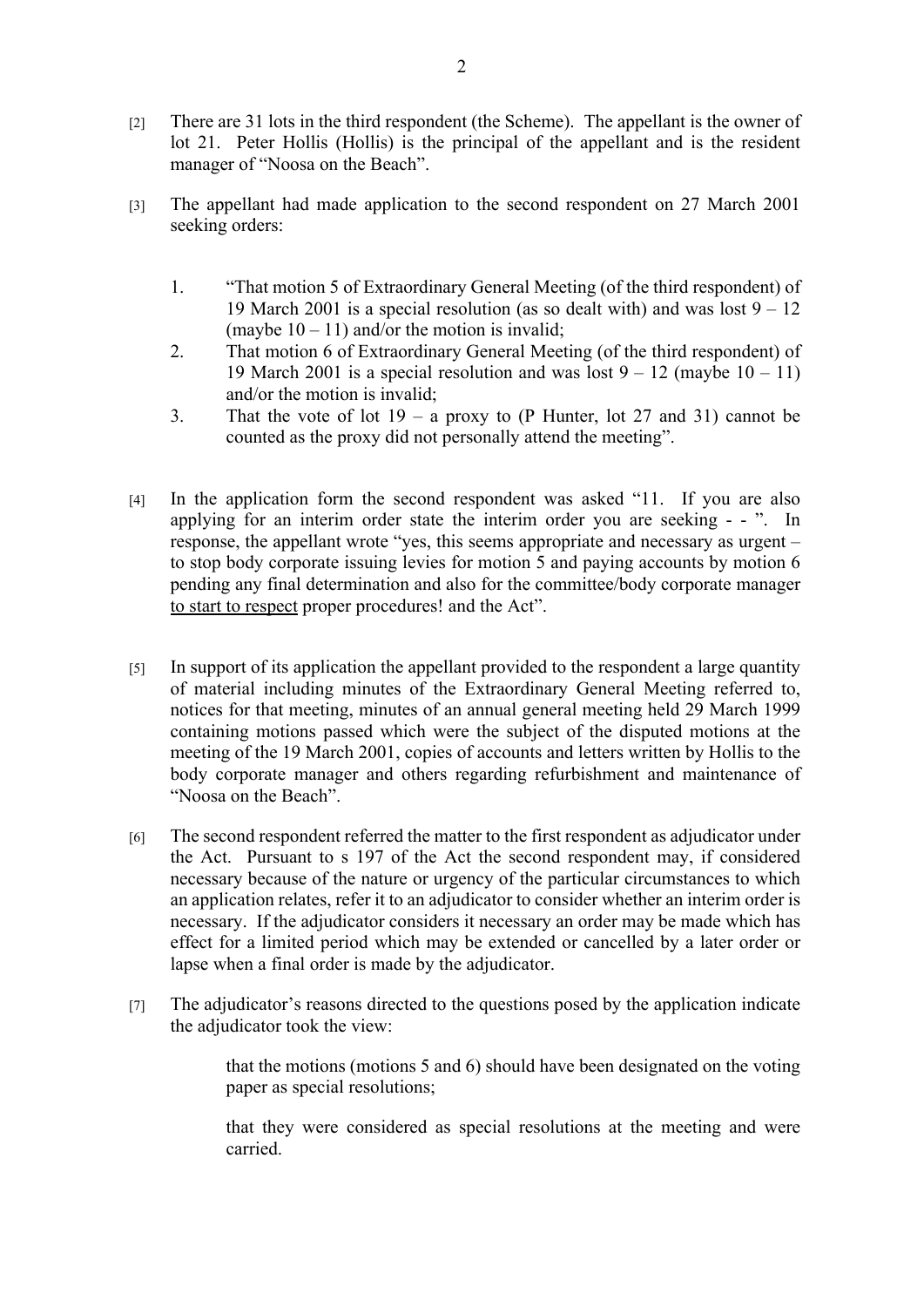No vote was in fact recorded for lot 19. Accordingly, because of the view reached about voting on motions 5 and 6 the adjudicator considered the third order sought by the appellant was irrelevant.

- [8] The written decision of the adjudicator is dated 12 April, 2001. It seems to me to summarise the effect of material provided to the adjudicator by the appellant through Hollis, by the body corporate manager, by some members of the committee of the body corporate past and present, by some lot owners and the project manager for building and maintenance work to which the motions in dispute related. That the first respondent summarised the effect of this material in his decision was criticised on the hearing of the appeal. It was submitted that having read the large quantity of material accompanying the application, having sought a response (from the third respondent) as was required under the Act the adjudicator should then have sought a reply from the appellant. The appellant requested to reply but the decision was brought down before he did that. It was submitted that the appellant had been denied natural justice. It was submitted that by summarising this material and in referring to Hollis as an "enthusiastic supporter of the project" in the beginning and "now a vociferous critic of almost everything associated with the refurbishment notwithstanding that he professes to want the project completed", the first respondent reached his decision on that basis.
- [9] I reject the submission. It seems plain that Hollis at the time of the 1999 meeting supported the motions thereat, but that since his support has diminished. The reasons for that and the rights and wrongs of it are not presently particularly relevant. Nor were those reasons and the rights and wrongs other than incidentally relevant to the adjudication. From a reading of the whole of the adjudicator's reasons it seems to me that the adjudicator summarised this material for two reasons; firstly, so that the parties would understand it had been read, and secondly, as a component of the decision that facsimile voting papers delivered to the secretary at the Extraordinary General Meeting should not be accepted as valid votes. I do not think that the adjudicator was diverted from the real issues for adjudication or that the appellant was denied natural justice.
- [10] Regarding motions 5 and 6, the adjudicator noted two voting papers Calambee Nominees Pty Ltd (Lot No. 14) and Mr and Mrs D J Wood (Lot No 18) were not allowed because they were not delivered to the secretary personally. He referred to the decision of Robin QC DCJ in *Body Corporate for "Surfers Waters" CTS 20377 v Angland & Anor*, District Court Brisbane, 10.03.2000 (*Angland*), where his Honour found that voting papers delivered by an intermediary, a relative of the letting manager, to the secretary were not delivered personally as required by s 51(2) of the *Body Corporate and Community Management (Standard Module) Regulation* 1997 (the Standard Module Regulation). The adjudicator concluded that in view of Hollis's involvement in the ongoing disputation about the refurbishment program revealed in all the material put before him, that the two voting papers which were against these motions and were delivered by Hollis to the secretary of the body corporate at the meeting should not be allowed. Consequently, the motions were capable of being carried as special resolutions. The adjudicator also noted in the reasons for the decision that further submissions was not invited since the decision, although an interim one as sought by the applicant, was final in its determination of the matter.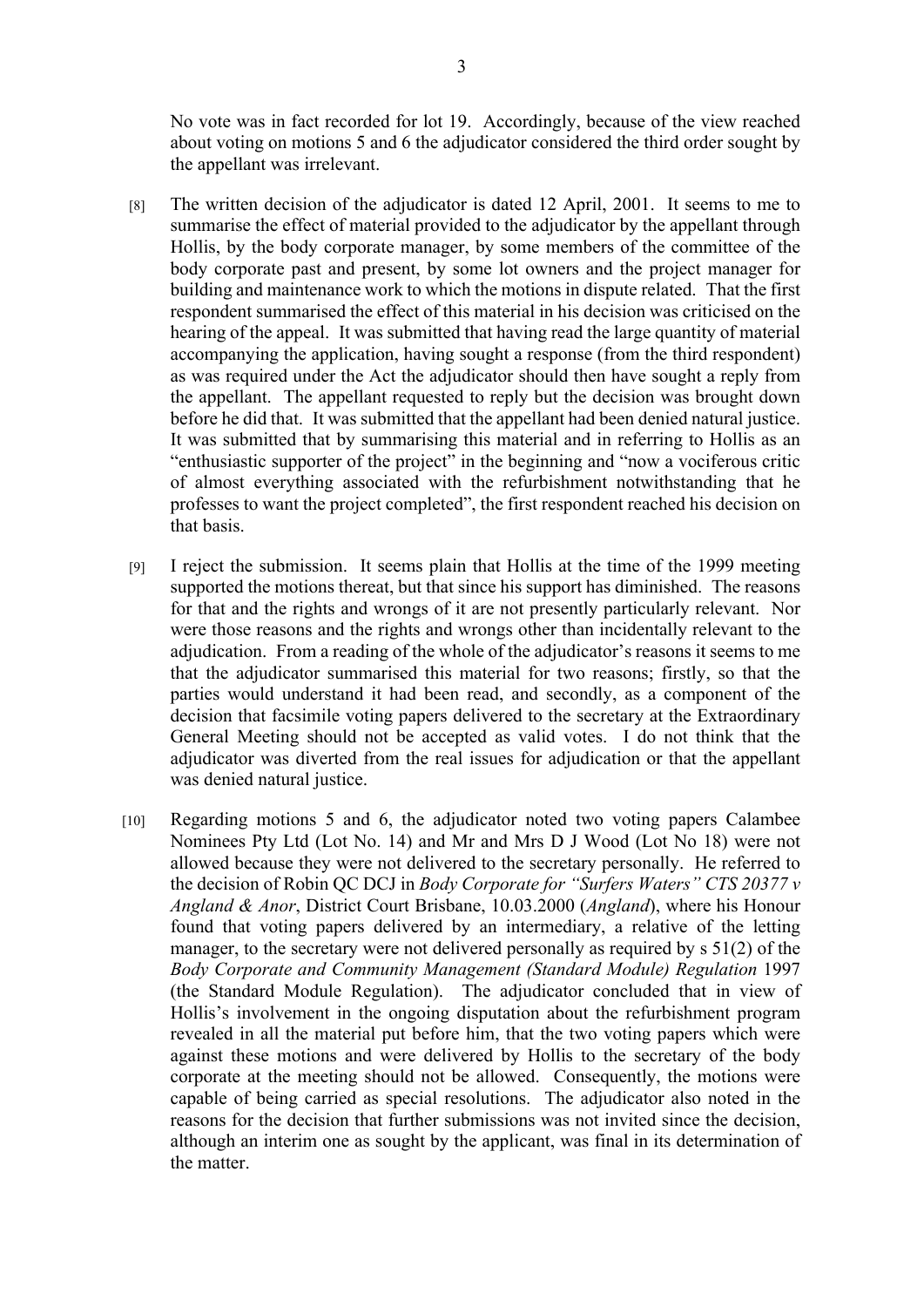- [11] Apart from the denial of natural justice contention, the appellant's grounds of appeal put simply were that the adjudicator's decision regarding the voting papers was wrong.
- [12] The application before the adjudicator called up the following questions:
	- were motions 5 and 6 at the Extraordinary General Meeting of 19 March 2001 required to be special resolutions?
	- if the motions were required to be special resolutions, but were shown on the voting paper as ordinary resolutions, did it invalidate the motions?
	- if the motions were required to be special resolutions and were valid, were they lost?
	- were the two votes which were ruled invalid in fact valid, and if counted would it result in defeat of the motions as special resolutions?
- [13] Motion 5 at the Extraordinary General Meeting of 19 March 2001 was shown on the voting paper as an ordinary resolution. It was in the following terms:

"Project Manager – During the course of the building project and in accordance with the motion numbers 12, 13, 14 and 15 of the Annual General Meeting held on 29 March 1999 – Allan MacKechnie of Jaral Pty Ltd was appointed as project manager; his duties in this role were listed as follows:

- 1. To co-ordinate and supervise all works;
- 2. To obtain at least two quotations for all works and select the most appropriate;
- 3. To commission any drawings required for the works;
- 4. To rectify all accounts before payment is made.

Jaral Pty Ltd were to be paid an hourly rate of \$50.00 for the performance of these duties, the total of the invoices submitted to date  $(14.02.01)$  for the project are \$92 733.00 – representing \$44 303.00 in the last financial year and \$48 430.00 this financial year. All invoices are shown on appendix "C". A complete set of invoices is available at the meeting for inspection if so required or by request.

It is necessary to implement a special levy to cover the cost of this work:

| Levy Period  | \$ Per Lot<br>Entitlement | <b>GST</b> | Total Per Lot<br>Entitlement | Due Date for Payment |
|--------------|---------------------------|------------|------------------------------|----------------------|
| 20.04.01     | \$48.29                   | \$4.83     | \$53.11                      | 20.04.01             |
| 02.07.01     | \$48.30                   | \$4.83     | \$53.12                      | 02.07.01             |
| <b>Total</b> | \$96.59                   | \$9.96     | $$106.23$ ".                 |                      |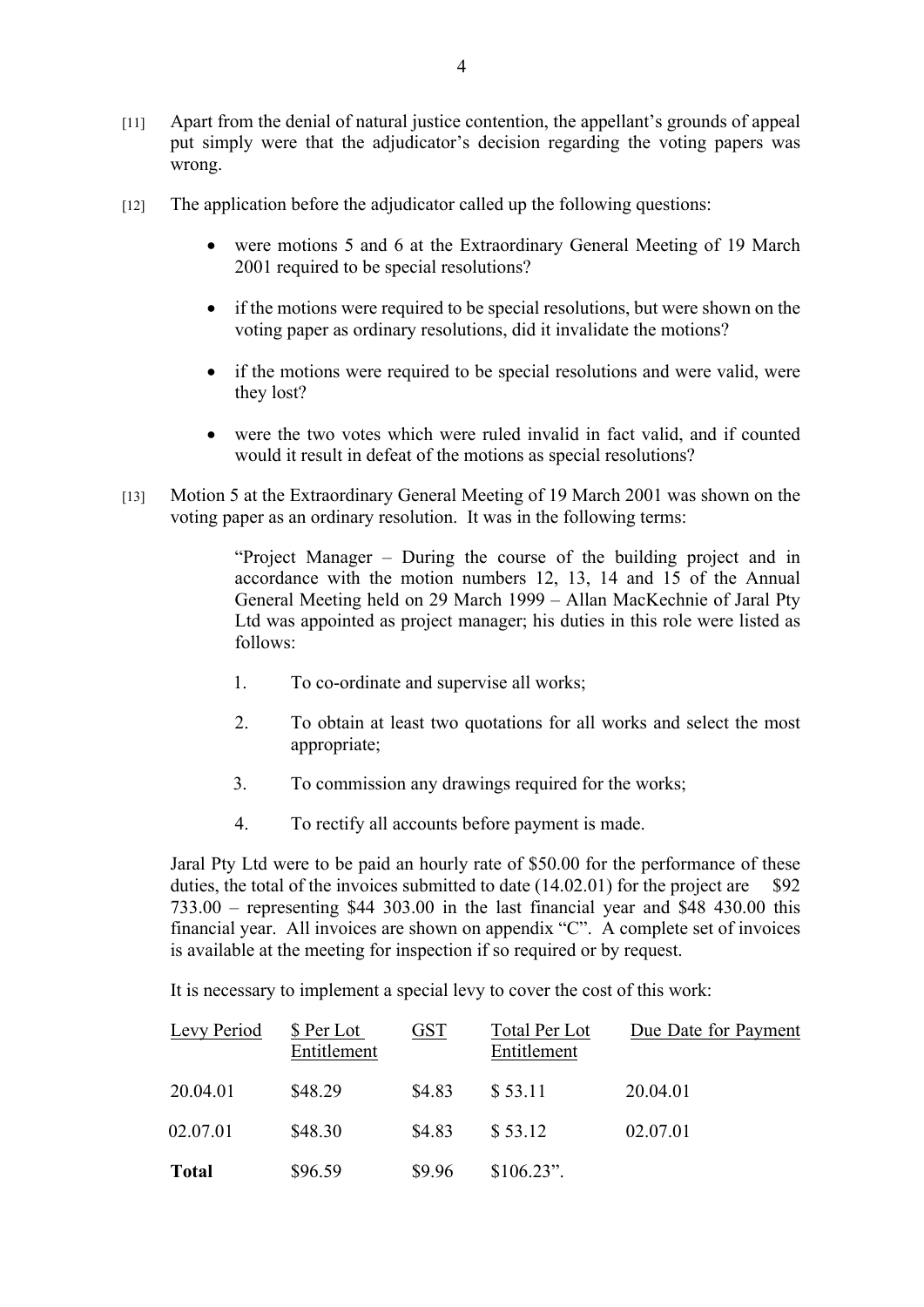[14] Motion 6 at the Extraordinary General Meeting of 19 March 2001 was also shown as an ordinary resolution. It was in the following terms:

"Ratification of Building Accounts –

That the body corporate confirm the accounts for the major renovations conducted at "Noosa on the Beach" and authorised at the Extraordinary General Meeting held on 29 March 1999. All invoices are shown on appendix "D". A complete set of invoices is available on request and will be available for inspection at the meeting. A copy of the minutes from both meetings is also enclosed.

NB: All items approved are listed in the minutes while other items such as the transit lounge have been discussed at committee level. They must be costed and presented to the Body Corporate at General Meeting where the owners have the opportunity to vote, until this has occurred these items are not approved. While additional work may be authorised at a future date it is the priority of the committee to complete the existing authorised works."

Motions 12 and 13 of the annual general meeting of 29 March 1999 related to stages 1 and 2 respectively of building maintenance work to be paid for out of funds raised by the special levies of \$843.75 and \$319.17 per lot entitlement. As required by s 95(2) of the *Standard Module Regulation*, the motions were ordinary resolutions and were passed. Each included that the cost of the work to be paid by the special levy was subject to –

- "(a) That the body corporate retains Jaral Pty Ltd to co-ordinate and supervise all works;
- (b) At least two quotations are to obtained for all works and the most appropriate quotation to be selected;
- (c) Any drawings required for works to be commissioned by Jaral Pty Ltd:
- (d) The cost of any fees, permits, drawings are not included in the above costs but are estimated to be \$4 000.00 which is to be paid from the sinking fund;
- (e) All amounts due and payable to contractors are to be certified by Jaral Pty Ltd, the project supervisor, before payment is made by the body corporate".
- [15] Motions 14 and 15 of the annual general meeting of 29 March 1999 related to stages 1 and 2 respectively of common area improvements to be paid by special levies of \$354.17 and \$235.42 per lot entitlement. As required by s 113 of the *Standard Module Regulation*, the motions were special resolutions and were passed. Each included that the special levies per entitlement were subject to –
	- "(a) That the body corporate retains Jaral Pty Ltd to co-ordinate or supervise all works;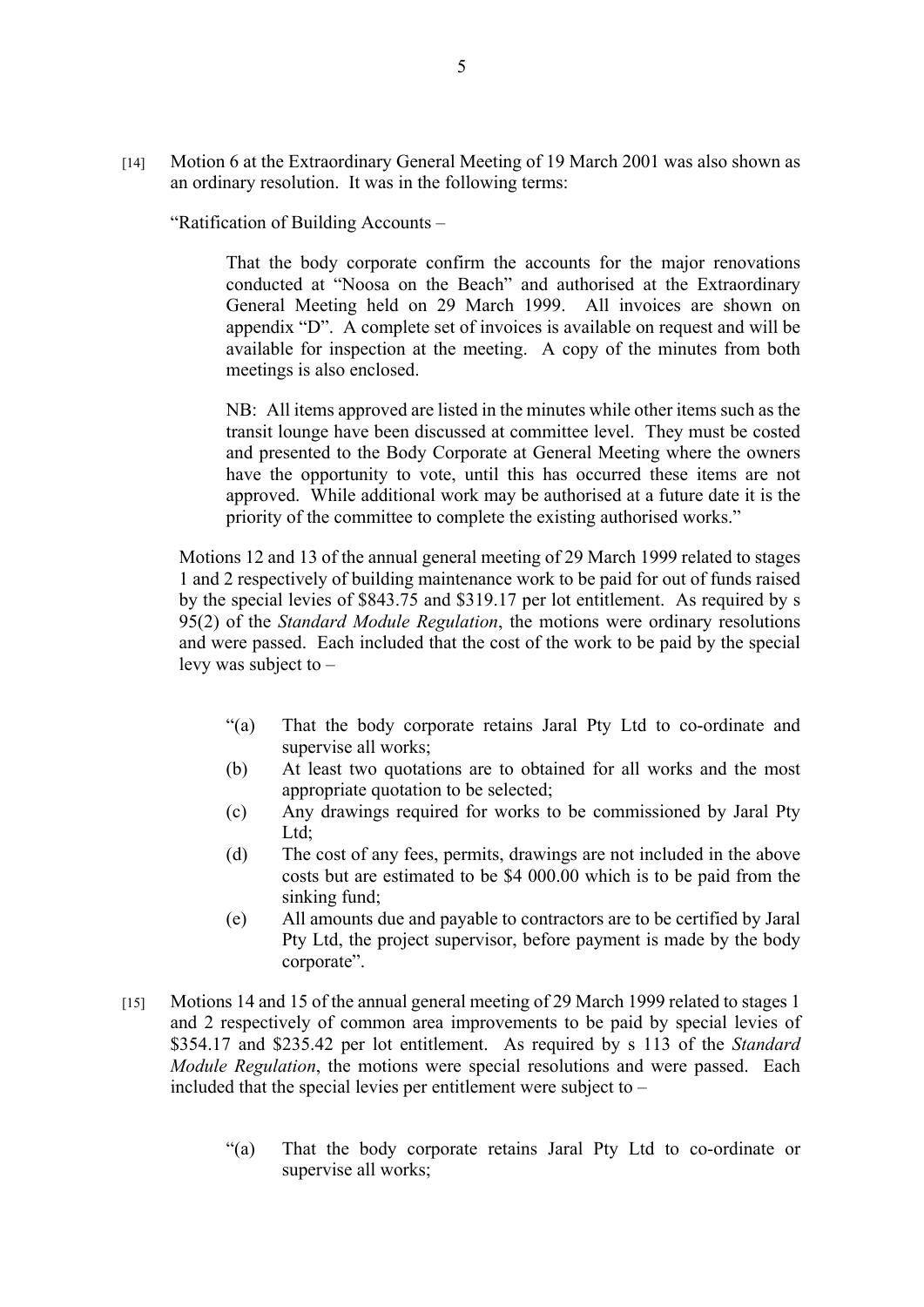- (b) At least two quotations are to obtained for all works and the most appropriate quotation to be selected;
- (c) Any drawings required for works to be commissioned by Jaral Pty Ltd;
- (d) The cost of any fees, permits, drawings are not included in the above costs but are estimated to be \$4 000.00 which is to be paid from the sinking fund;
- (e) All amounts due and payable to contractors are to be certified by Jaral Pty Ltd, the project supervisor, before payment is made by the body corporate".
- [16] Jaral Pty Ltd's fees do not appear to have been a part of the cost of building maintenance or of improvements in the common areas set out in the body of motions 12, 13, 14 and 15. The only reference to fees is in subparagraph (d) of the motions. It indicates fees are to be paid from the sinking fund. There is no reference to an hourly rate of \$50.00 for Jaral Pty Ltd in the motions. There is an estimate of the cost of fees. It is implicit that Jaral Pty Ltd would be paid for its work. Motions 12, 13,14 and 15 authorised Jaral Pty Ltd to undertake the work.
- [17] Motion 5 required an ordinary resolution. It was to implement a special levy to pay the account of Jaral Pty Ltd for work it had authorised Jaral Pty Ltd to do.
- [18] Motion 6 sought that the body corporate confirm the accounts for the major renovations conducted at "Noosa on the Beach" authorised at the meeting of 29 March 1999. Resolutions 12, 13, 14 and 15 passed at the meeting of 29 March 1999 authorised the renovations. The accounts related to that work. Motion 6 sought the Extraordinary General Meeting's authority to pay them. All that was necessary was an ordinary resolution.

## **Voting at the Meeting of 19 March 2001**

- [19] There were 31 lots. For an ordinary resolution where no poll is required for counting of votes, a simple majority carries the motion: s 99 of the Act. For an ordinary resolution it is irrelevant that two votes were disallowed as according to the voting they could not have affected the result. For a special resolution one vote may be exercised for each lot included in the Scheme "whether personally, by proxy or in writing". The motion is passed if more votes are counted for than against the motion and the number against is not more than 25 percent of the number of lots included in the Scheme and the total of the contribution schedule lot entitlements for the lots for which votes are counted against the motion is not more than 25 percent of the total of the contribution schedule lot entitlements for all lots in the Scheme: s 98 of the Act. Thus, if there were eight or more votes against a motion for a special resolution it must fail.
- [20] The minutes of the meeting of the Extraordinary General Meeting of 19 March 2001 record that motion 5 was carried 11 – yes, 7 – no, no abstentions and motion 6 carried 10 – yes, 7 – no, and 1 abstention. Lot 14 - Calambee Nominees Pty Ltd voting paper was ruled an invalid voting paper. Lot 18 - Mr and Mrs D J Wood was ruled an invalid voting paper. Both of these votes were "no" to the motions. A facsimile copy of each voting paper had been delivered to the secretary by Hollis at the Extraordinary General Meeting. It may be accepted that these unit holders sent their completed voting paper by facsimile to Hollis before the meeting.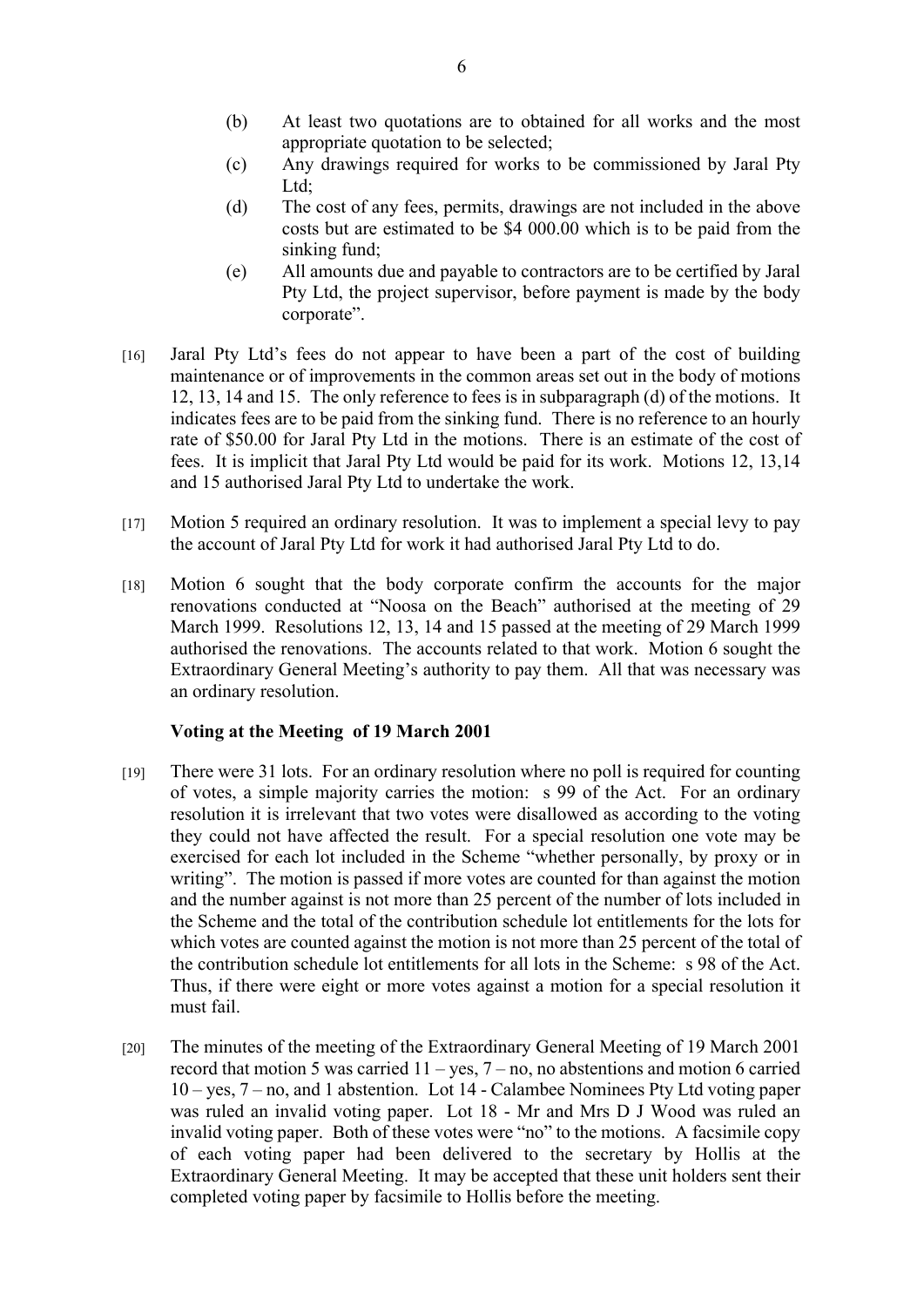- [21] Section 51 of the *Standard Module Regulation* provides:
	- "(1) A voter for a general meeting may vote on a motion personally by proxy or by casting a written vote.
	- (2) A written vote is cast by completing the voting papers as required by the accompanying instructions and giving them to the secretary (personally by post or by facsimile) before the start of the meeting."
- [22] In *Angland*, Judge Robin QC considered what s 51(2) of the Standard Module Regulation required. In that case, the respondents held the letting and management rights in respect of the Scheme. Motions for a meeting of the body corporate were of a nature potentially affecting the economic interests of the respondents. The respondents or a family member had canvassed lot owners for written votes and supplying facsimile copies of voting papers to persons entitled to vote then collected the completed voting papers and delivered them to the offices of the secretary. His Honour considered that what was required by s 51(2) was that there be a personal commitment by the voter "to his or her vote to the extent of personal and particular steps being taken in relation to that voting paper to get it to the secretary in a way that indicates to the secretary the voter's personal considered imprimatur and implies a warranty to the secretary that the vote is an enthusiastic, free and genuine one". In the event he held that the votes in question were void. In reaching that view His Honour had regard to the second reading speech in the Legislative Assembly to the Building Units and Group Titles Bill delivered on 18 November, 1994. An identical provision to s 51 of the Standard Module Regulation became s 81 of the *Building Units and Group Titles Act* 1980. The speech dealt with the desirability of curtailing persons such as letting managers who may have an ability to cause detriment to unit holders, canvassing and collecting votes for motions at meetings and delivering them to the secretary to achieve a desired outcome.
- [23] In s 51 the phrase "giving them to the secretary" is both enlarged and limited by the bracketed words to giving them "personally, by post or by facsimile". I agree with Judge Robin QC that the words refer to the voters' actions. Giving to the secretary personally involves at least personally delivering the voting paper to the secretary's return address. Giving to the secretary by post involves posting the completed voting paper addressed to the secretary at the return address. Giving by facsimile involves sending the completed voting paper to the secretary at the secretary's return facsimile address by means of facsimile equipment. These means provide a wide range of means by which a vote may be counted and are easily complied with. They may be seen as minimising the undue influence of persons such as letting managers referred to in the second reading speech and as maximising the "personal commitment" to an "enthusiastic, free and genuine" vote referred to by Judge Robin QC.
- [24] I think the adjudicator was correct in upholding the ruling that the two votes were invalid. The votes were not given to the secretary before the start of the meeting as required by s 51(2). The adjudicator's reference to the material suggesting that Hollis was an opponent and critic of the refurbishment program was with the decision of *Angland* in mind. The fact situation in *Angland* was in one sense more extreme than the present case but it cannot be said that the principle behind s 51(2) was not called up here when it came to recording valid votes.